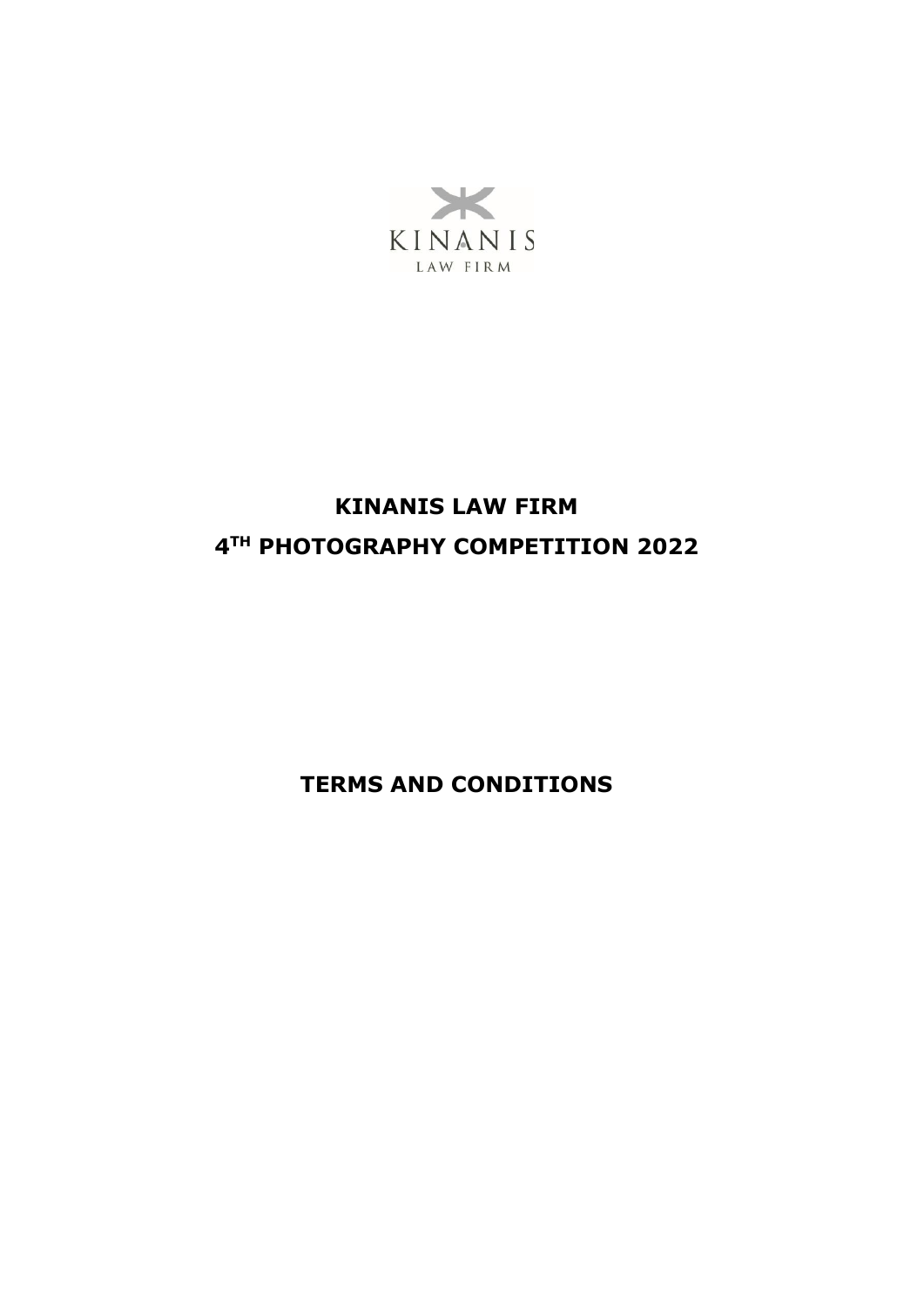

# **TERMS AND CONDITIONS**

**The Law Firm KINANIS LLC,** (hereinafter referred to as "Kinanis Law Firm"), a Cyprus Law Firm, with offices in Cyprus and Malta and a representative office in Shanghai China, organises and sponsors *"The Kinanis Law Firm 4 th Photography Competition 2022" ("the/this Competition")* under the theme of,

# **"NOW"**

# **OBJECTIVES**

The Competition aims to promote and stimulate both interest and creativity in photography among professional and amateur photographers, as well as to offer an opportunity to promote and exhibit their work.

The proceeds, as these are identified below under the heading, **THE PHILANTHROPIC ASPECT OF THE COMPETITION,** will be donated to the charitable foundation, **"Iasoneio – Chromata Zois"** details of which can be found at,<https://www.facebook.com/iasoniochromatazois/> .

# **THE THEME**

The theme of the Competition intends to explore the notion of, **"NOW".**

Photographs must correspond to the theme of the Competition.

Participants must use their imagination capturing, interior or exterior scenes, nature, activities, days and nights out and anything else they can imagine. It is important to think outside the box more conceptually than literally and be within the theme of the Competition.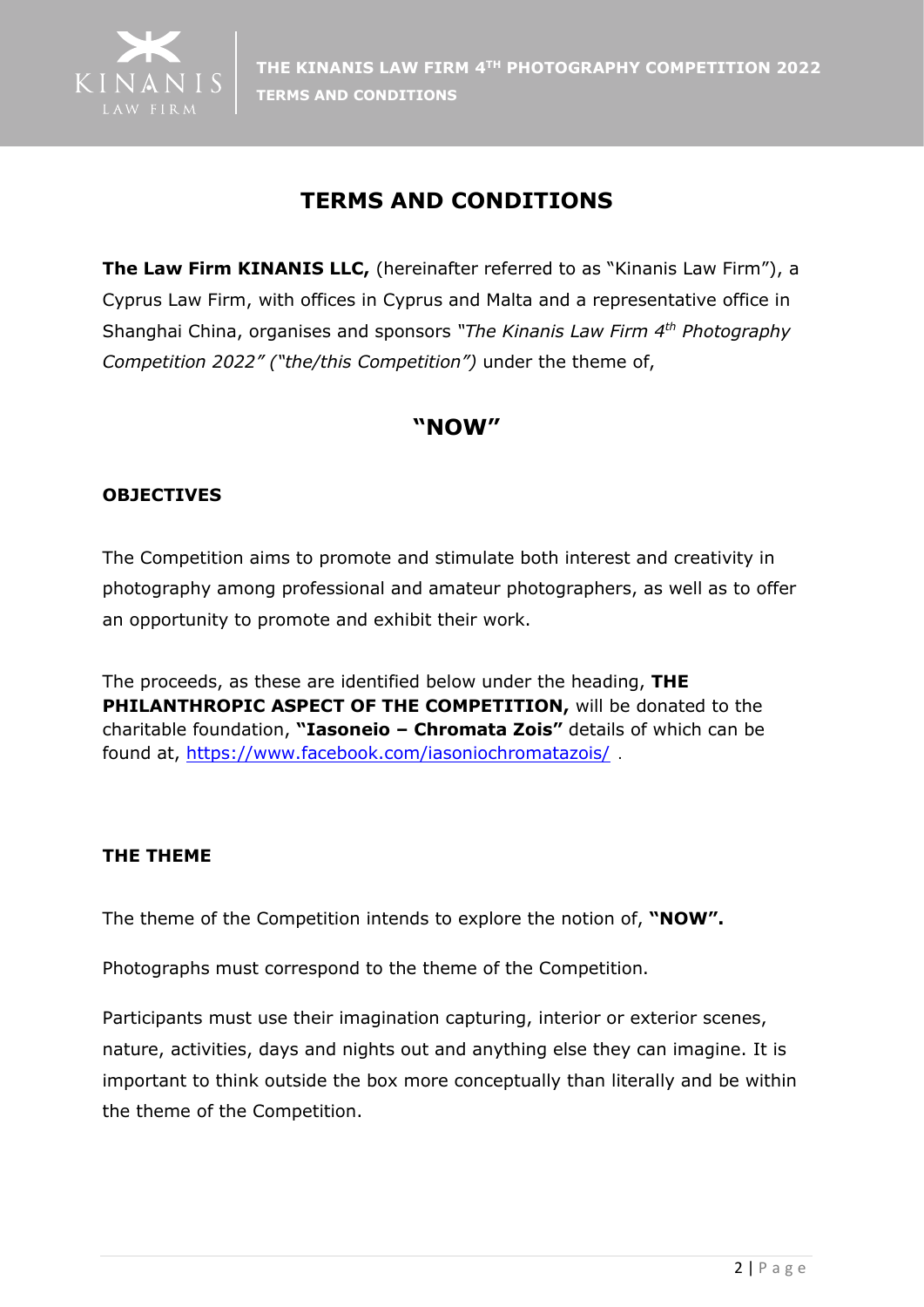

# **CONDITIONS FOR ELIGIBILITY TO PARTICIPATE**

By participating in this Competition, the "participants", accept and agree to **ALL** the rules and conditions of this document herein specified.

Non-compliance with these terms and conditions or any breach of any one of them, will result in the exclusion and disqualification of the respective participant from the Competition.

# **PHOTOGRAPHS USED TO PARTICIPATE IN ANY OTHER COMPETITION(S)**

Photographs used to participate in any other competition(s), will not be accepted and will be disqualified.

### **TIME LIMIT AS TO WHEN PHOTOGRAPHS WERE TAKEN**

Photographs will be eligible to take part in the Competition if taken after the 01.01.2020.

# **INAPPROPRIATE AND OFFENSIVE CONTENT**

Photographs that portray or otherwise include inappropriate and/or offensive content, including provocative nudity, violence, human rights and/or environmental violation, and/or any other contents deemed to be contrary to the law, religious, cultural & moral traditions and practices, are strictly prohibited and will be immediately disqualified.

### **WHO**

The Competition is open to all professional and amateur photographers, irrespectively of age or nationality or residency.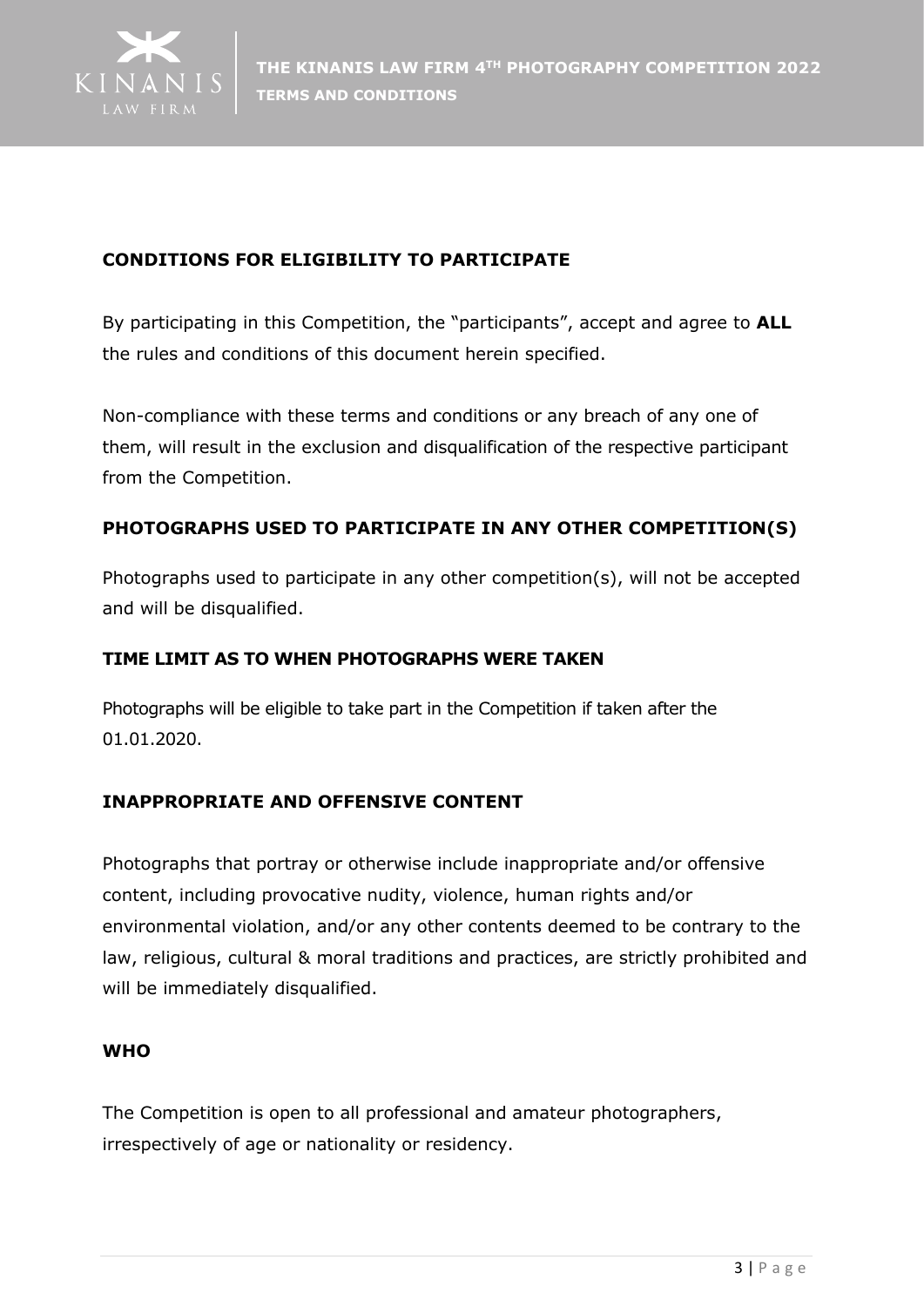

Members of the Committee of Judges, are not allowed to participate in the Competition.

#### **HOW**

Each participant may participate by submitting up to 5 (five) color or black and white photographs which must correspond to the theme of the Competition.

To participate in the Competition, the participants must register at the following link <https://www.kinanis.com/PhotoCompetition> and follow the instructions therein as to the uploading and providing the information requested as to the participating photographs and the personal details of the participants.

### **SPECIFICATIONS OF PHOTOGRAPHS**

**Photographs participating in the Competition** must meet the following eligibility criteria and specifications:

- 1. Format: JPG or TIFF;
- 2. Size of the photo file: minimum 10MB and maximum 25MB;
- 3. Resolution: Minimum 300 DPI;
- 4. Color Mode: sRGB or Adobe98 colour space, 8-bit;
- 5. Dimensions: 50x75 or 60x75 cm Landscape or Portrait;
- 6. No Watermarks, Copyright Units or Logos on photographs;
- 7. Only bleed photographs, without borders.

Participants who do not fulfil these eligibility criteria will be deemed ineligible and disqualified.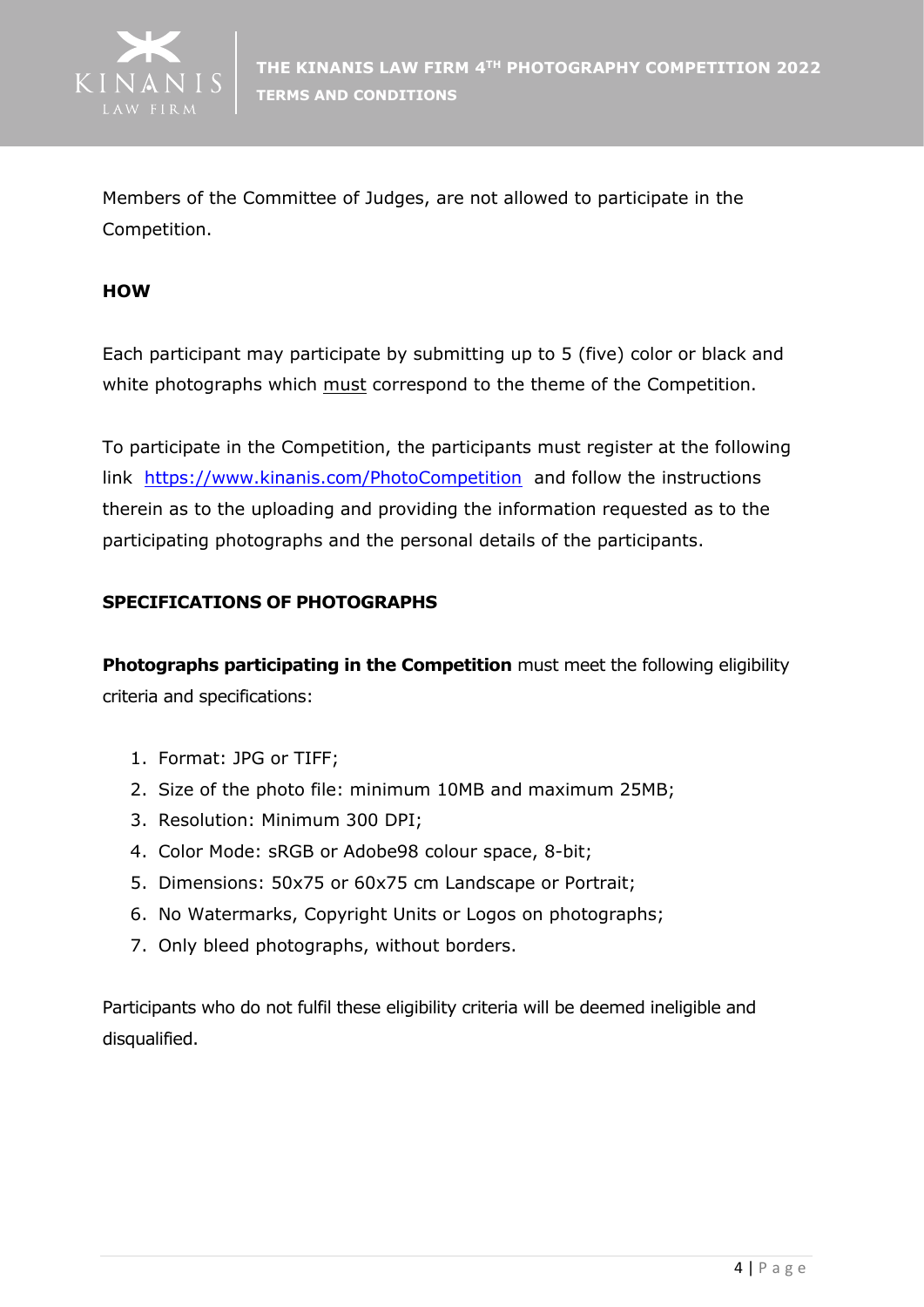

### **PHOTOSHOP PROHIBITED**

Photoshop or other editing program may be used ONLY to remove spots or scratches, but not to manipulate the photographs.

Participants can enhance the picture to make it brighter or clearer, but not digitally manipulate the content.

#### **MOBILE PHONE PHOTOGRAPHS PROHIBITED**

Mobile Phone photographs are prohibited and will be disqualified if submitted.

# **PROMOTION OF THE COMPETITION AND POSSIBLE USE OF PHOTOGRAPHS AND OTHER PERSONAL DATA OF THE PARTICIPANTS**

By entering to the Competition, each participant, agrees, consents and allows Kinanis Law Firm to take such steps so that the contesting photographs and the name, occupation, nationality, country of residence and related personal information as per the submitted information by each participant:

- a. be published as selected, in the commemorative book, Competition invitation, circulars for promotion of the Competition, invitation for the award ceremony, in Kinanis Law Firm publications and brochures, its web pages, its website as cover or other initial or inside pages, social media and the press, and no separate consent will be requested,
- b. be exhibited on the exhibition, (award ceremony), that will take place on the date of the event, at Kinanis Law Firm premises, at Akamantis Business Center, and on any other material or place, solely for promoting the Competition and its objectives and not for business/commercial purposes, and without any remuneration being due to the owner of the photograph.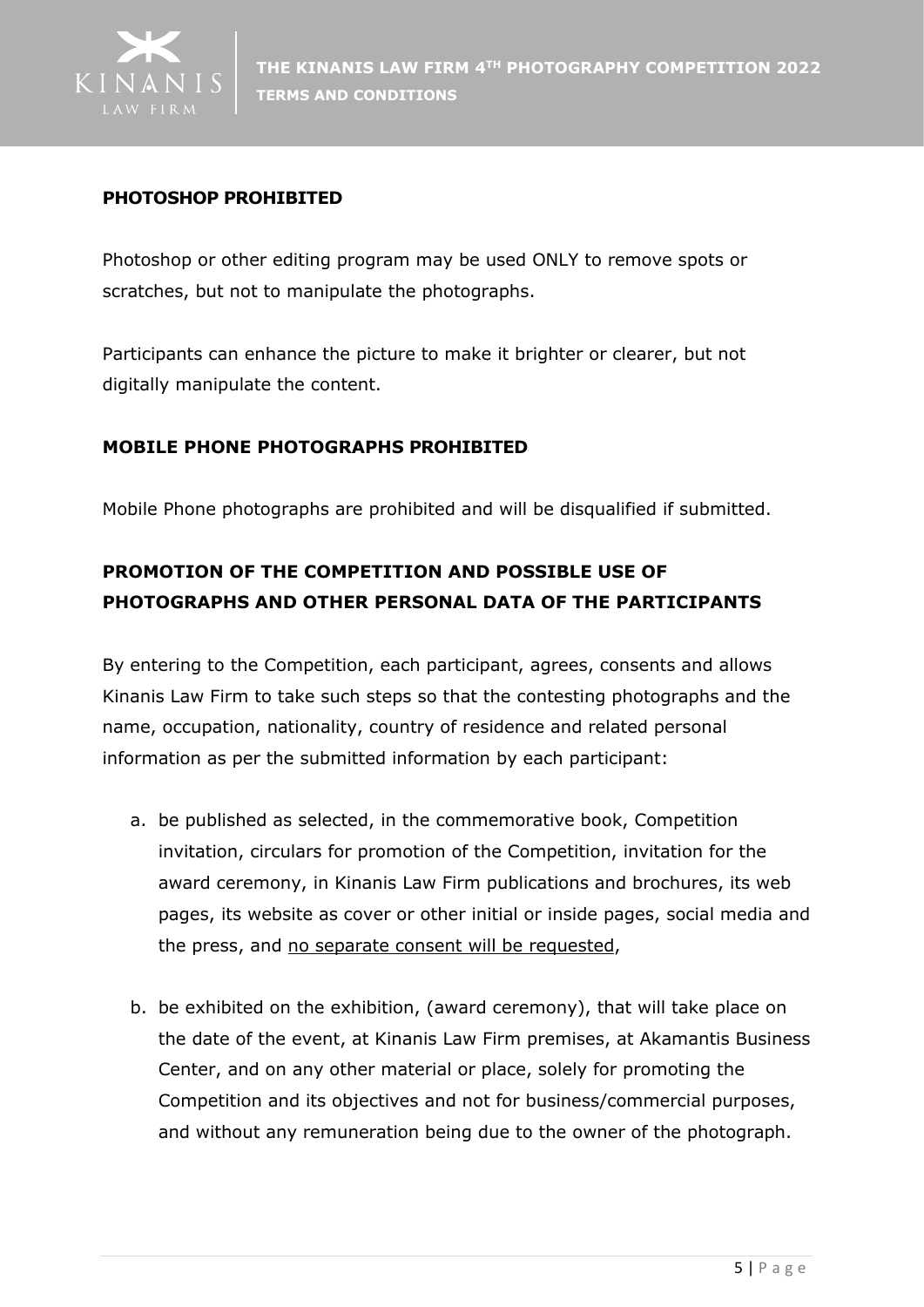

Kinanis Law Firm, may in addition, publish in social media and the press the personal details of the participants as these have been provided by the participants and any photographs the participants submit, post, email or otherwise transmit to it or upload to the indicated link, namely, <https://www.kinanis.com/PhotoCompetition> at its sole discretion for marketing and promotional purposes of the Competition but NOT for business / commercial purposes apart for the objectives of the Competition and the promotion of the participants as professional or amateur photographers and as is herein provided and accepted by the participants.

The participants with their participation in the Competition, irrespective of whether their photos have won a prize or not, or have been selected for the Exhibition and/or Auction or not, provide to Kinanis Law Firm and the Committee of Judges, **their explicit consent and permission** for the use and processing of their personal data and personal information and the participating photographs as these were uploaded by the participants, as per the terms and conditions of the Competition and in particular, in relation to any publication that Kinanis Law Firm will undertake, in any document, newspaper, advertisement, social media, to the website of Kinanis Law Firm, to the commemorative book to be published or to any other related use of the photographs participating in the Competition, promoting the Competition and the participants and their photographs, for NON commercial and NON business purpose.

For participating and winning photographs, the copyright holders/participants, grant to Kinanis Law Firm unlimited non-exclusive right of use of high-resolution images of the photographs, to be used in media, including social media, press and in all other places as indicated in this document, without any remuneration being due.

Copyright holders of all participating or winning photographs grant Kinanis Law Firm, a non-exclusive right of use of low - or high-resolution photographs on its website, or as otherwise is indicated herein, without any remuneration being due.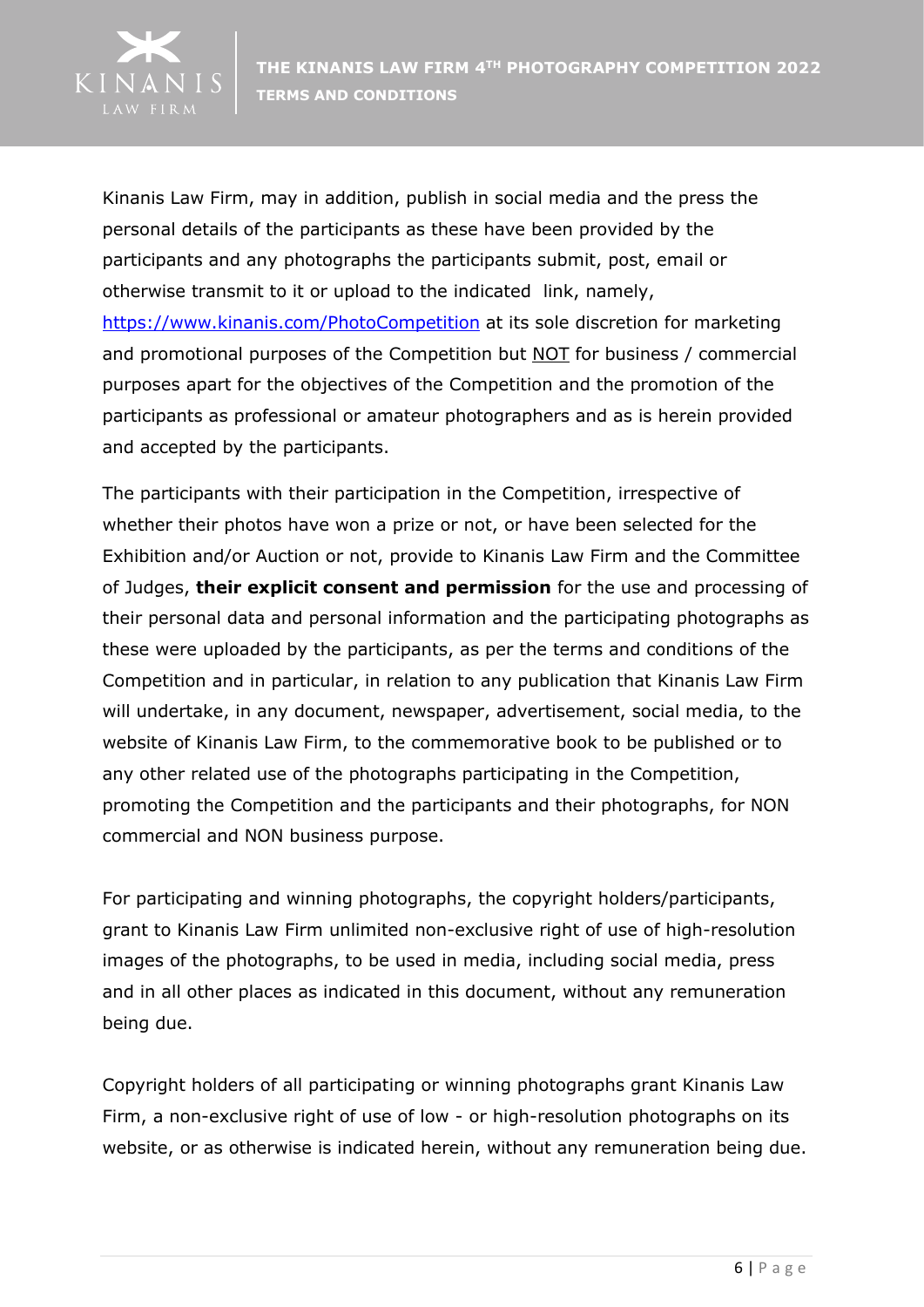

Photographs will not be used for any other marketing purposes other than to promote the Competition, the Photographers and the philanthropic scope of the Competition and as otherwise is provided in these terms and conditions. Photographs will not be resold or used by any other third party unless under the terms and conditions of the Competition.

To promote the Competition and the participants of the Competition, Kinanis Law Firm is granted the right to display the contesting photographs on social network, websites, on Kinanis Law Firm official profiles and website, including, Facebook, LinkedIn and Twitter.

Participants agree to participate in related publicity and to the use of their names and photographs for the purposes of advertising, promotion and publicity in connection with the Competition without remuneration. Kinanis Law Firm and its media partners assume no responsibility and are not liable for any image misuse by external third parties.

### **SPECIAL CONSENT**

By entering this Competition, each participant gives his/her explicit consent to receive via email promotional material on future photography competitions organized by Kinanis Law Firm.

# **DEADLINE FOR SUBMISSION**

The deadline for the submission of the participating photographs, is **Sunday 01/05/2022 at 24.00 hours, Cyprus time.**

No entry received after the deadline will be accepted, unless specifically authorized by the organizers or the Committee of Judges.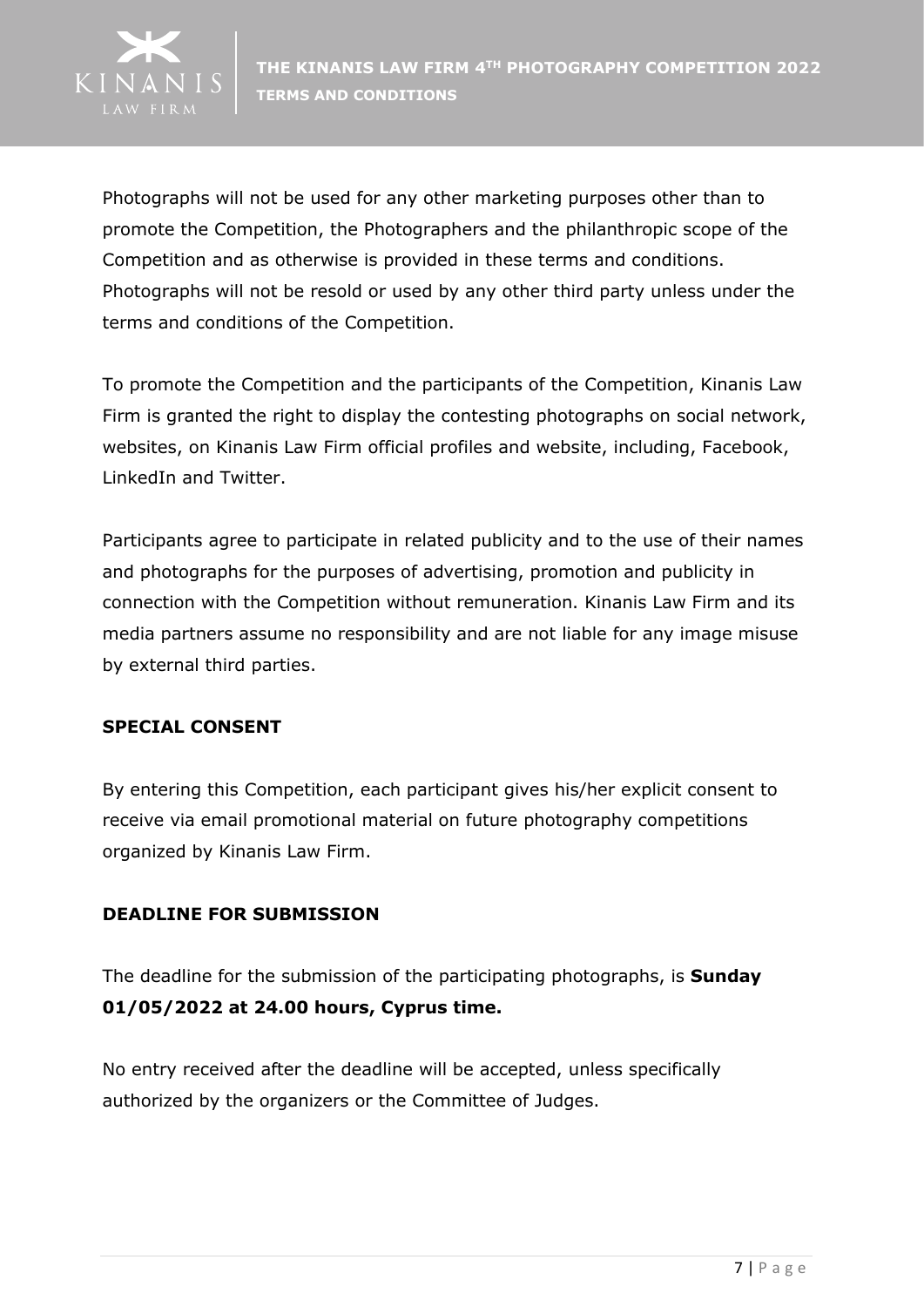

The organisers or the Committee of Judges reserves the right to change the deadline mentioned above, if necessary.

## **INTELLECTUAL PROPERTY RIGHTS - COPYRIGHT**

Each participant by participating in the Competition confirms and warrants that the photographs are its own original work and do not infringe any third-party rights.

Submitted photographs must be original and taken by the participant. They must not contain any materials owned or controlled by a third party, must not infringe any copyright, trademark, moral rights, rights of privacy/publicity or intellectual property rights of any third person or entity.

In case in the contesting photographs there are facial or other images of physical persons, the participant must provide the written consent of that person (or their parents/guardians if children under 18 years of age are featured), and his/her personal details, name, address etc., whose image is shown in the contesting photograph as above indicated, at the same time with the submission of the photograph.

Participants who will not comply with the above request will be disqualified.

Copyright of the photographs will remain at all times with the participating photographer. Participants retain the ownership and all their intellectual property rights for the future use of their photographs, subject to the terms and conditions of their participation in this Competition.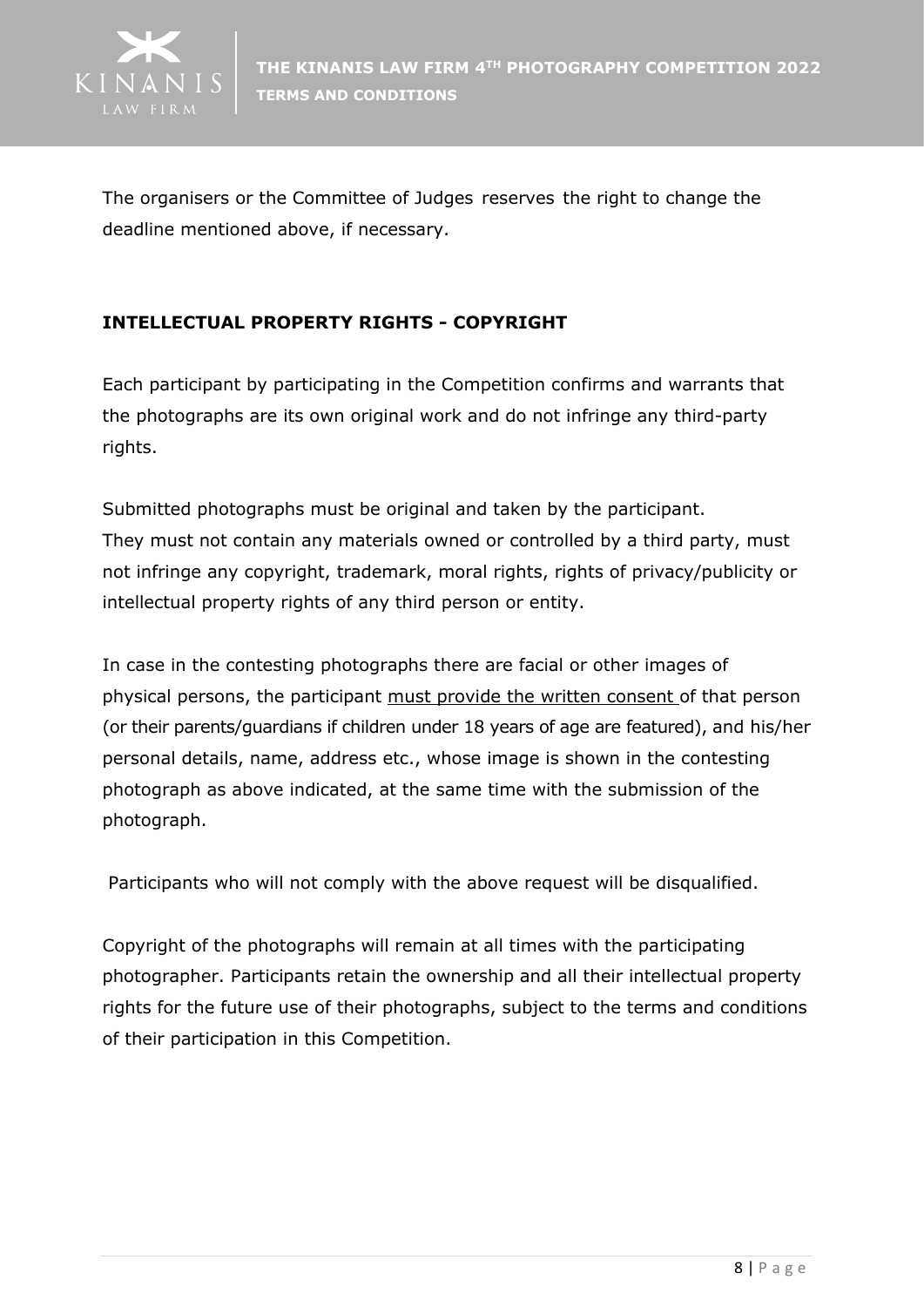

## **THE COMMITTEE OF JUDGES**

A Committee of 5 independent Judges will consider and evaluate the photographs submitted taking into account the theme of the Competition, technical excellence, composition, overall impact, the quality of the work of the participant, artistic merit, originality, subject and style as well as the personal perception of the theme conveyed by the participant.

The following persons constitute the Committee of Judges:

- **Christalla Kyriacou,** BAA, MVA, Freelance photographer and Lecturer;
- **David Birkitt,** CCO / Owner of DMB Group and Morherland;
- **Giorgos Hadjipieris,** Composer, Music producer, Amateur photographer;
- **Giorgos Tsangaris**, Graphic & Animation Artist, Film Curator, Animation Lecturer;
- **Christos Kinanis,** Lawyer, Managing Partner at Kinanis Law Firm.

The Committee of Judges on its sole undisputable and conclusive judgement, shall assess and determine the winning photographs and approve the photographs that will participate in the exhibition and award ceremony.

The results and the winners will be announced and published accordingly, by email, on Kinanis Law Firm's website, in local press and magazines and on social media, such as Facebook, Twitter, LinkedIn, etc.

The decision of the Committee of Judges will be final binding on all participants in respect to all matters relating to the Competition.

The Committee of Judges appointed, reserve the right to call for clarifications or for other related to the Competition information or request the original JPEG or RAW files with unchanged EXIF of the photographs submitted, for the purpose of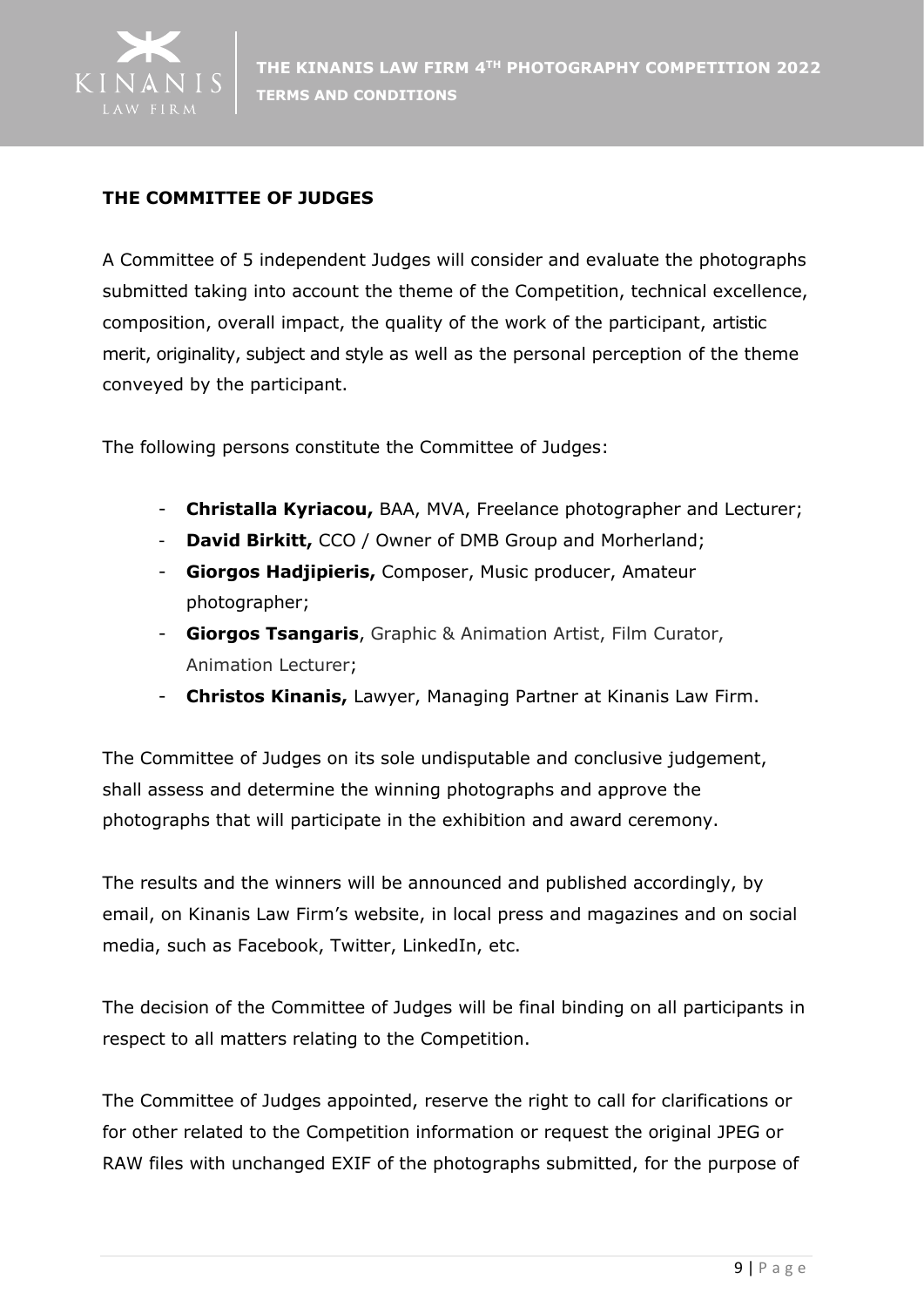

authentication. A photograph may be disregarded and disqualified if this information is not provided.

#### **PRIZES**

The following prizes will be awarded:

- 1st prize  $€1000;$
- 2<sup>nd</sup> prize  $\epsilon$ 500;
- $3^{rd}$  prize  $\epsilon$ 250;
- Honourable Mentions.

Certificates will be awarded for the winning photographs to the participants.

#### **AWARD CEREMONY**

The award ceremony will take place **on Friday the 3 rd of June 2022, at AKAMANTIS Business Center, 10 Egypt Street, 1097 – Nicosia, Cyprus, at 7:30pm,** where the winners will be officially announced.

### **EXHIBITION – AUCTION**

From the participating photographs, a number of photographs will be selected by the Committee of Judges to be exhibited at AKAMANTIS Business Center, 10 Egypt Street, 1097 – Nicosia, Cyprus, from **Friday 3 rd of June 2022 until Saturday 18 th of June 2022.**

Each of the selected for exhibition photographs will be framed at the expense of Kinanis Law Firm and the Sponsors.

All exhibited photographs will be auctioned and will be eligible for acquisition by a bidding process. The starting biding price for all photographs will **be €100 plus**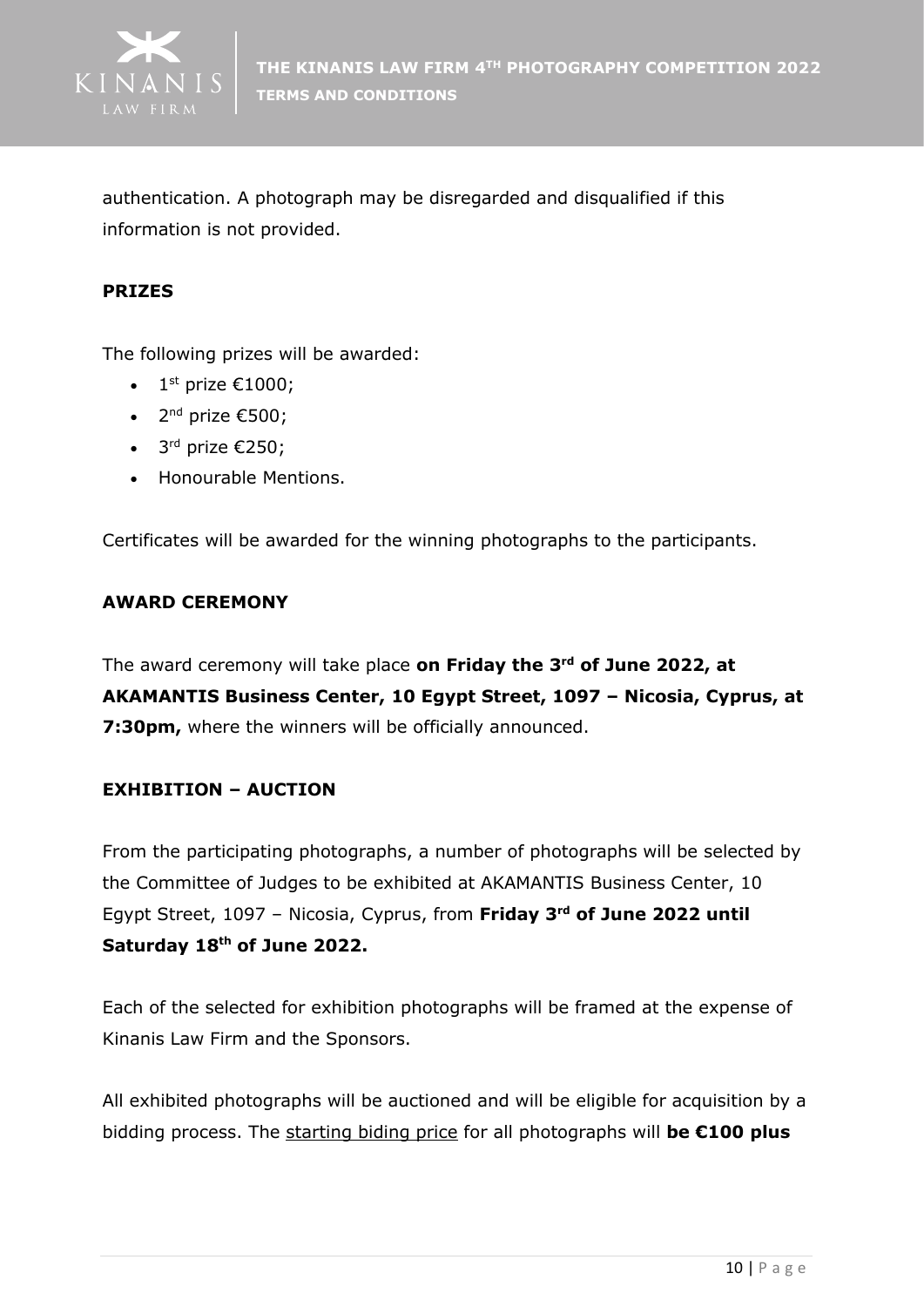

**VAT**. The highest biding price of each photograph exhibited will be the winning selling price for that photograph.

The total proceeds from the auction will be donated to the charitable foundation **"Iasoneio – Chromata Zois"** [https://www.facebook.com/iasoniochromatazois](https://www.facebook.com/iasoniochromatazois/) .

Non - sold photographs will remain for sale in the exhibition center AKAMANTIS Business Center and if sold at a subsequent date the proceeds will be handed over to the Charitable Foundation as herein indicated.

# **COMMEMORATIVE BOOK**

A commemorative book for the Competition will be printed containing information about the Competition, the winning photographs, the winning participants and those whose photographs were selected for the exhibition - auction and their personal details as these have been provide by the participants. The participants give their explicit consent in this respect.

All expenses for the book will be undertaken by Kinanis Law Firm and the Sponsors of the Competition.

The commemorative book of the Competition will be sold at the nominal price of €5 each and all proceeds from the sales will be donated to the honoured Charitable Foundation.

There will be also a special note in the book as to the organizers and the Sponsors.

### **AUDITED ACCOUNTS**

The financial results of the Competition and the amount to be donated to the chosen Charitable Foundation will be audited by C. Efstathiou Audit Ltd, a qualified audit firm and will be published in the website of Kinanis Law Firm for view and consideration by anyone interested.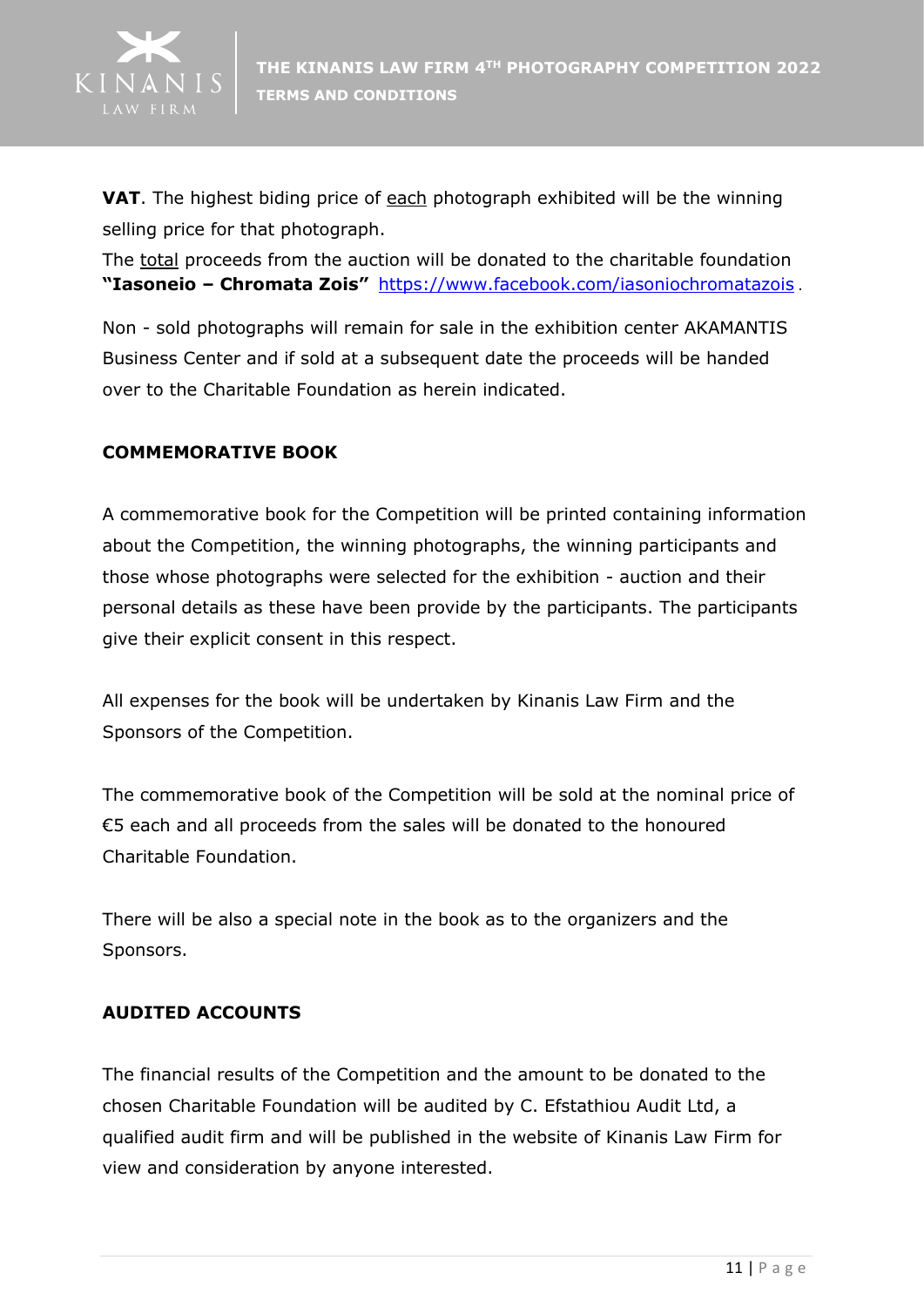

## **INDEMNITY**

In submitting an entry, the participant further agrees to indemnify and hold Kinanis Law Firm and the Committee of Judges and their respective, partners, officers, directors, employees, agents, subsidiaries, successors, and assigns, harmless from any liability or damages of any kind, including legal fees and costs, resulting from any claim of infringement of copyright or any personal or proprietary right of any third person or entity in relation to the submitted photographs taking part in the Competition.

#### **LIABILITY**

By participating, participants release Kinanis Law Firm and the members of the appointed Committee of Judges from any liability for any incorrect information, loss, claim or damage of any kind arising from or in connection with the photography Competition or any prize won.

Under no circumstance will Kinanis Law Firm or the Committee of Judges, be liable for any:

- a) lost, late, misdirected, stolen, illegible or incomplete submissions;
- b) error, omission, interruption, deletion, defect, delay in operation or transmission, communications line failure, theft or destruction or unauthorized access to, or alteration of, submitted photograph(s); and / or,
- c) incorrect or inaccurate information, caused by any of the equipment or programming associated with or utilized in the Competition or by any technical or human error which may occur in the processing of the photographs and/or the submissions;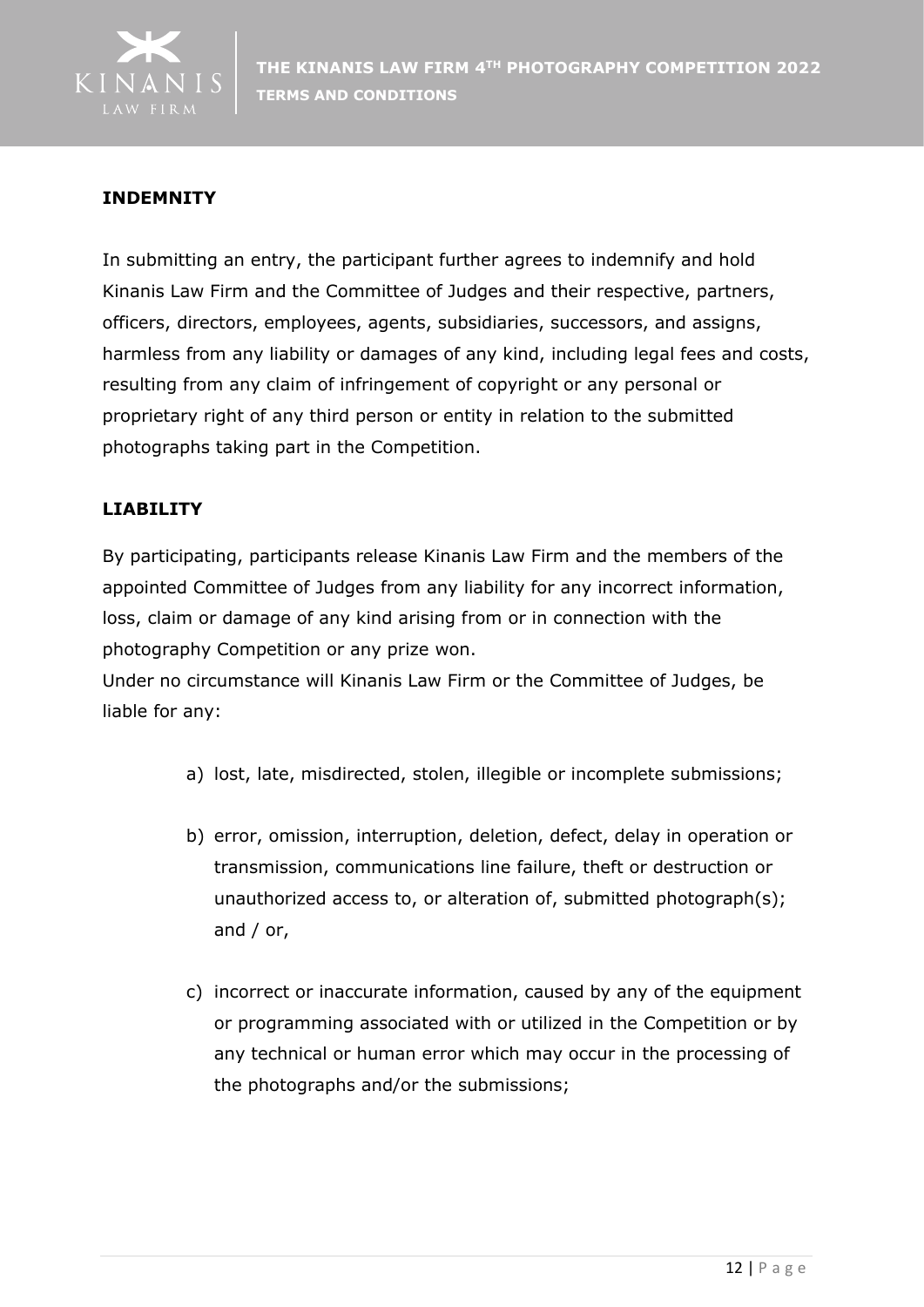

## **RIGHT TO CANCELLATION OF THE COMPETITION**

If, for any reason, the Competition is not capable of being conducted as anticipated, due to computer virus, bugs, tampering, unauthorized intervention, fraud, technical failures, force majeure, epidemic, or any other causes beyond the control of Kinanis Law Firm, which corrupt or affect the administration, security, fairness, integrity, health or proper conduct of the Competition, Kinanis Law Firm and / or the Committee of Judges reserve the right at their sole discretion to cancel, terminate, modify or suspend the Competition as deemed appropriate. Kinanis Law Firm and the Committee of Judges reserve the right to cancel the Competition if the participants are less than 15.

In such a case of cancellation, the terms and conditions of the Competition are considered as never made and no one can rely on them. Any material provided will be destroyed at the cost of the organizers. No participant can have any claim whatsoever in such a case from Kinanis Law Firm or the Committee of Judges.

### **THE PHILANTHROPIC ASPECT OF THE COMPETITION**

- 1. Kinanis Law Firm, in addition to the sponsorship expenses it will undertake as per the terms of the Competition, will donate in addition, €500,00 to the charitable foundation, "**Iasonio – Chromata Zois,**" in appreciation of their charitable work. Details of the Charitable Foundation's work may be found at https://www.facebook.com/iasoniochromatazois/.
- 2. All proceeds from the sales of the commemorative book,  $(£5. each)$ , as identified above, will also be donated to the above-mentioned and honored Charitable Foundation as well as any net monetary surplus remaining from the sponsorships.
- 3. All proceeds from the sale of the exhibited photographs, through the auction procedure as identified above, will be donated to the honored Charitable Foundation.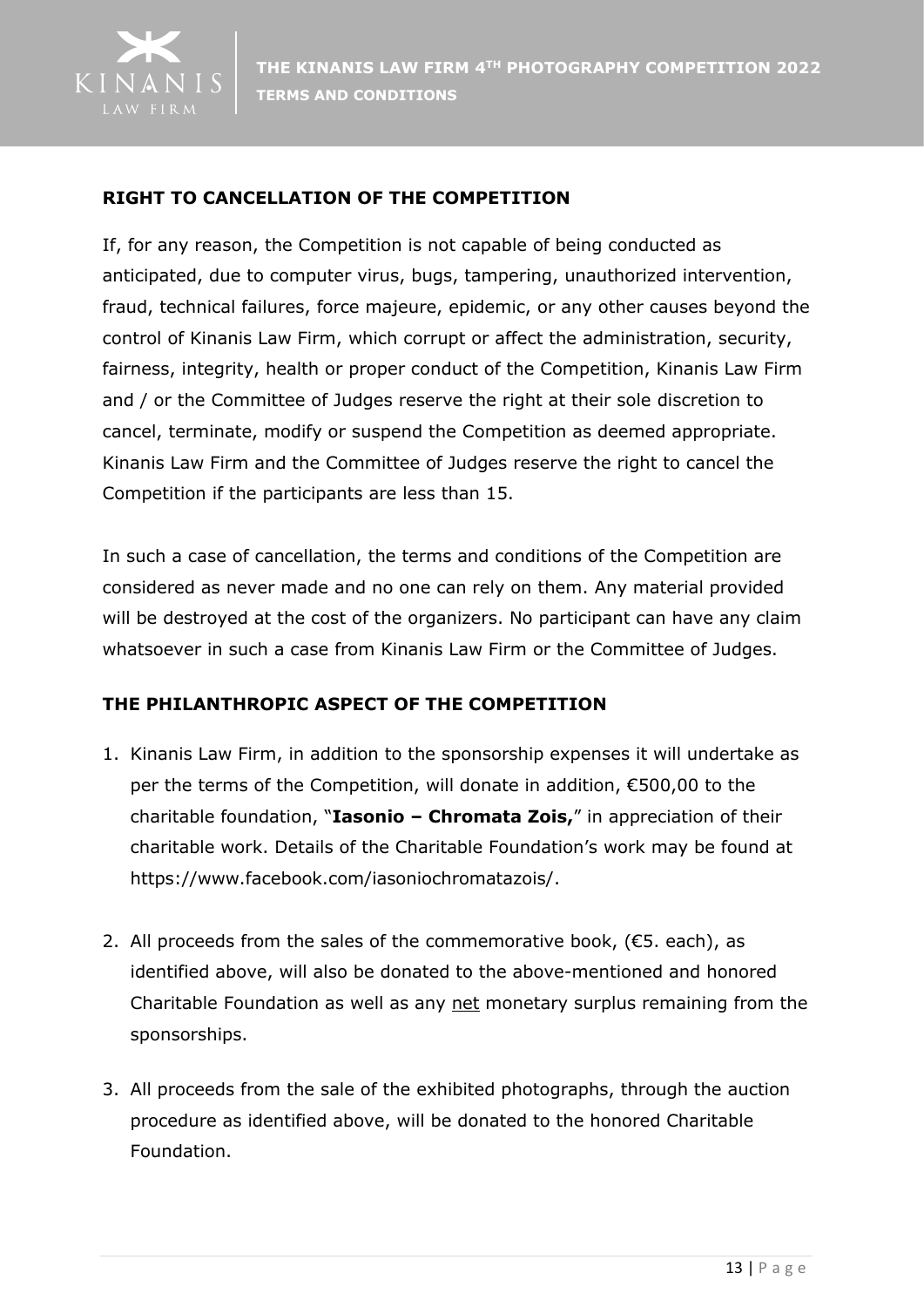

4. The sponsorships that will be received, primarily will be used to meet the expenses of the event such as printing material, framing of the photos, organizing the exhibition and other related expenses. Any surpluses will be donated to the honoured Charitable Foundation.

### **SPONSORS**

The **VONPENDE HOLDINGS P.L.C.** group, **[www.vonpende.com.cy](http://www.vonpende.com.cy/)** is the main sponsor of the event.

# **VONPENDE HOLDINGS**  $P.L.C.$

In addition,

**Akamantis Business Center**, [www.akamantis.com](http://www.akamantis.com/) ,

**Kinanis Law Firm**, [www.kinanis.com](http://www.kinanis.com/) and

#### **C. Efstathiou audit Ltd**, [www.ceaudit.com.cy](http://www.ceaudit.com.cy/)

are sponsors of the event.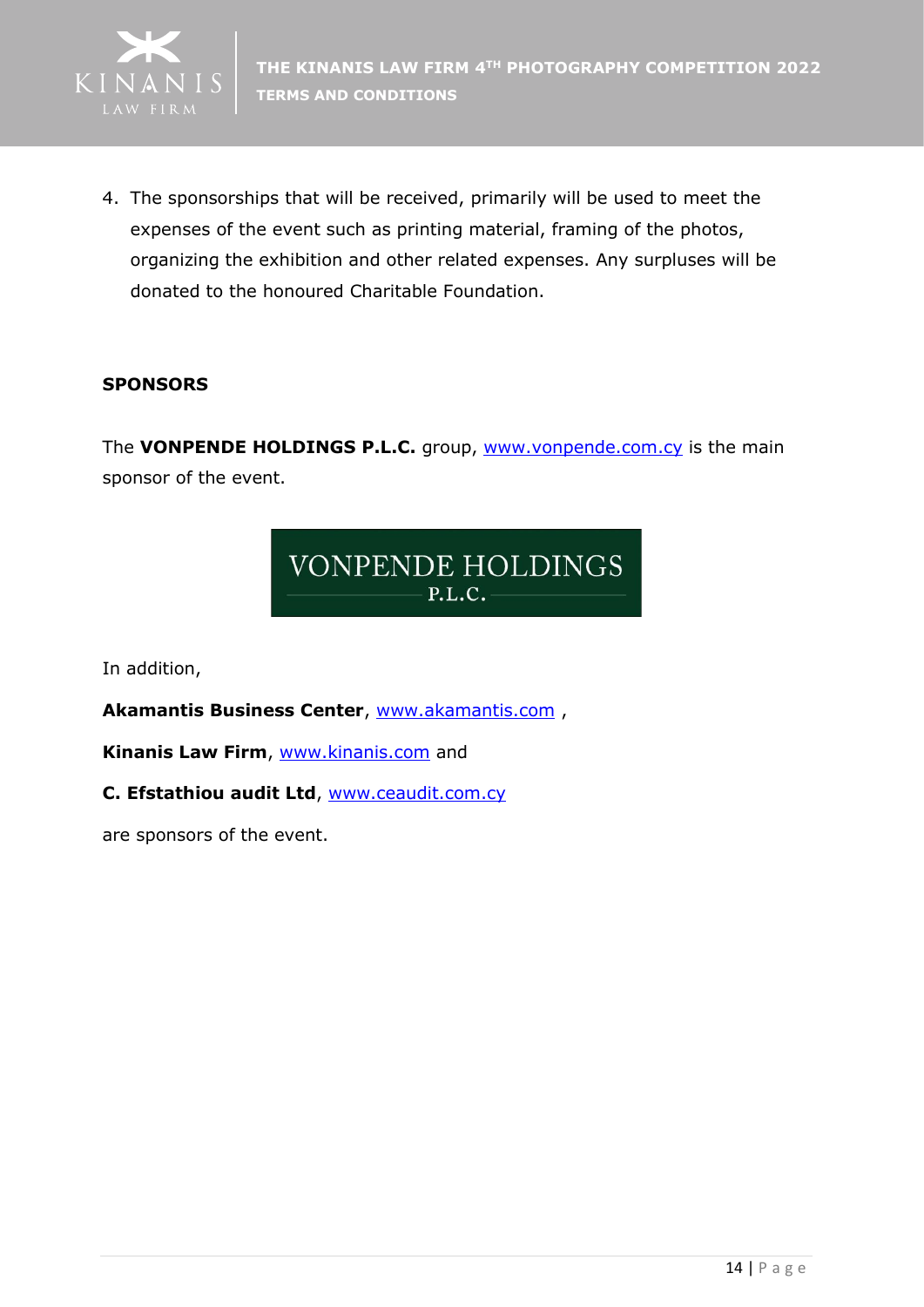

### **GOVERNING LAW**

The Competition, the participants' submission(s) and these rules and conditions as identified in this document, shall be governed by and construed in accordance with the Laws of Cyprus. Any disputes arising out of or in connection with the Competition and/or the participants' submission(s) will be subject to the exclusive jurisdiction of the District courts of Nicosia, Cyprus.

### **YOUR RIGHΤS**

1. **Right of access**: you have the right of access and of modification of your personal information as provided by you;

2. **Right of rectifications and erasure**: you have the right to request the rectification of your personal information in case these are inaccurate as well as the right to request the erasure of such personal information (the right to be forgotten);

### 3. **Right to object to or restrict the processing of personal data**;

4. **Right to data portability**: you have the right to receive the personal information collected from Kinanis Law Firm in a structured, commonly used and machine-readable format as well as the right to request the transmission of those data to another controller;

### 5. **The right to object to automated decision-making, including profiling**:

you have the right not to be subject to a decision based solely on automated processing, including profiling, which produces legal effects concerning you or similarly significantly affects you;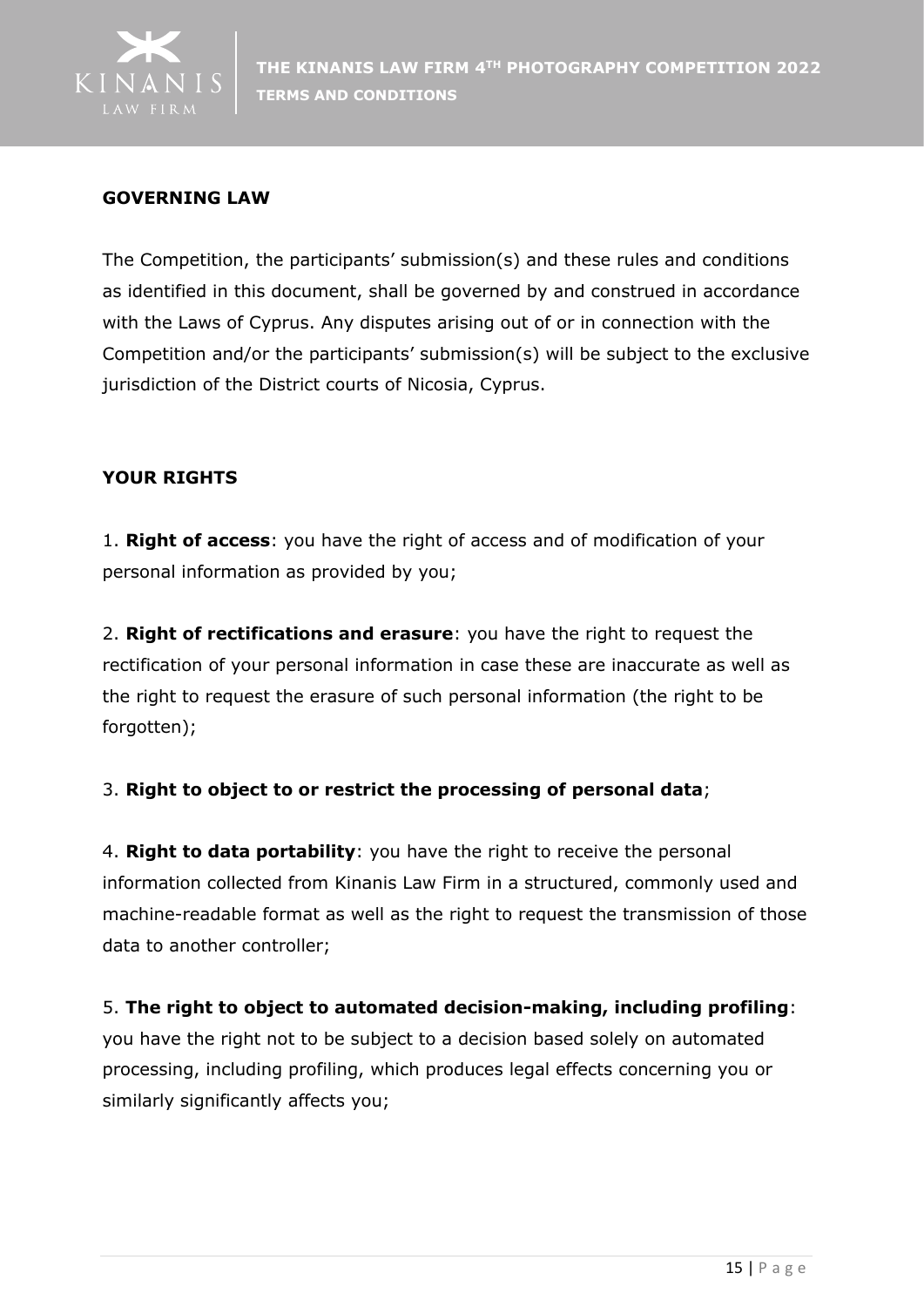

6. **The right to lodge a complaint with a supervisory authority**: you have the right to submit a complaint with the supervisory authority in Cyprus, place of work or place of the alleged infringement if you consider that the processing of your personal data, as given by you, infringes the provisions of the GDPR and/or applicable legislation;

7. **The right to withdraw your consent**: you have the right to withdraw your consent at any time by contacting us at [PhotoCompetition@kinanis.com](mailto:PhotoCompetition@kinanis.com) . If you withdraw your consent for your personal information to be used for the abovementioned purposes, we will process your request for such withdrawal of consent and will thereafter cease to use and/or disclose your personal data and proceed with the erasure of your personal data within 30 (thirty) calendar days, unless this personal data information is necessary for complying with other legal obligations under European and National Law.

Your rights may be discussed with and/or exercised by contacting our appointed Data Protection Officer who is the person responsible to address any issues related to personal data at [dataprotection@kinanis.com](mailto:dataprotection@kinanis.com) , telephone number: 00357 22558888.

*Note: In case of any exercise of any of the above rights, Kinanis Law Firm will comply with, BUT such exercise might disqualify you from the Competition in case such exercise comes in conflict with the Terms and Conditions of the Competition as herein identified.*

# **ENQUIRIES ABOUT THE COMPETITION**

For any enquiries regarding the Competition, you can send an email to [PhotoCompetition@kinanis.com](mailto:PhotoCompetition@kinanis.com) to the attention of Ms. Savvina Miltiadou.

**Kinanis Law Firm 08/12/2021**